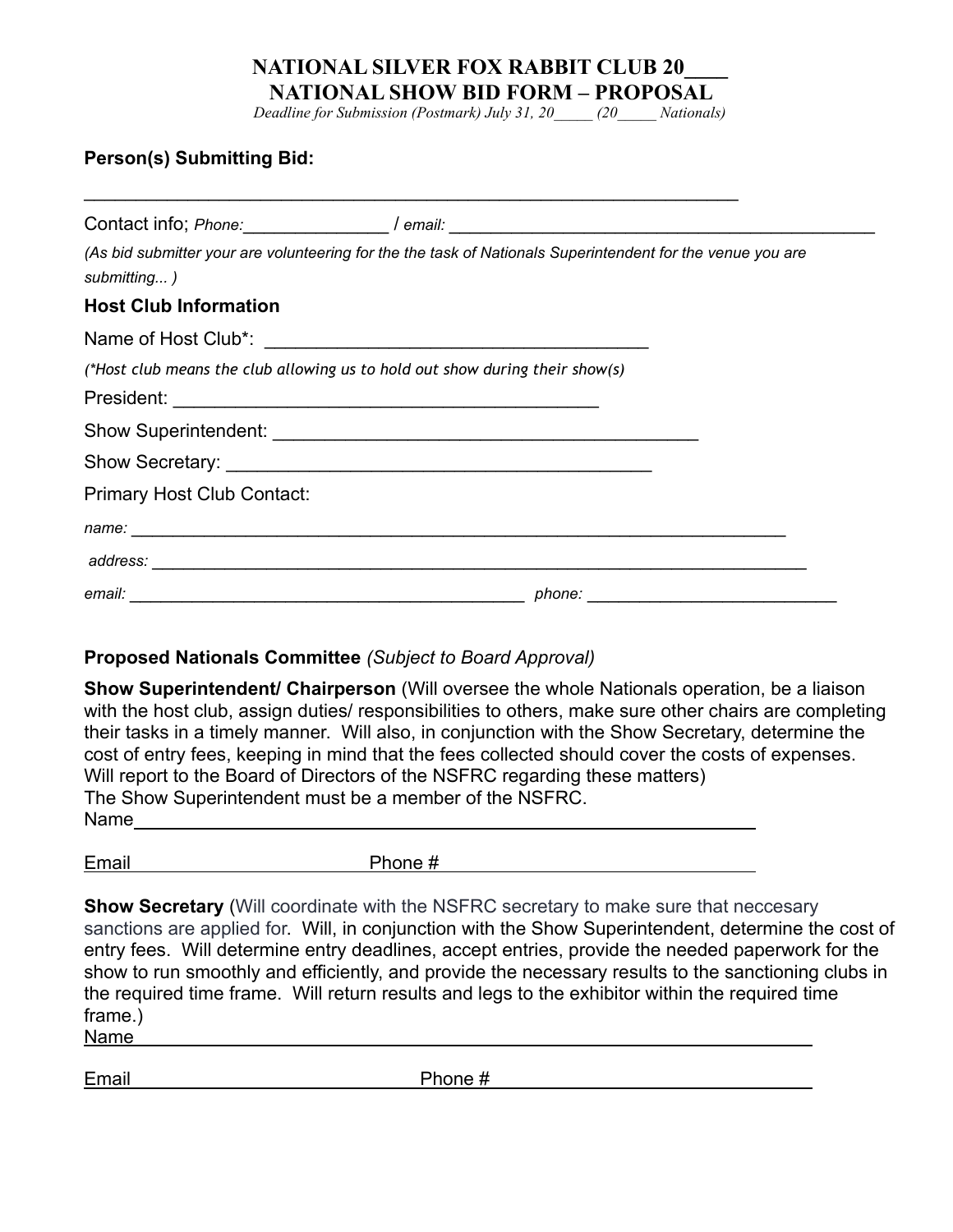*Deadline for Submission (Postmark) July 31, 20\_\_\_\_\_ (20\_\_\_\_\_ Nationals)*

| Special Event Coordinator (Will plan a special event for Saturday Evening, and coordinate a<br>host motel for the club members. May also provide info for additional motels/ campgrounds for<br>the catalog)<br>Name and the second contract of the second contract of the second contract of the second contract of the second contract of the second contract of the second contract of the second contract of the second contract of the se |
|------------------------------------------------------------------------------------------------------------------------------------------------------------------------------------------------------------------------------------------------------------------------------------------------------------------------------------------------------------------------------------------------------------------------------------------------|
| <u>Email and the contract of the contract of the contract of the contract of the contract of the contract of the contract of the contract of the contract of the contract of the contract of the contract of the contract of the</u>                                                                                                                                                                                                           |
| <b>Details of Show:</b>                                                                                                                                                                                                                                                                                                                                                                                                                        |
|                                                                                                                                                                                                                                                                                                                                                                                                                                                |
|                                                                                                                                                                                                                                                                                                                                                                                                                                                |
|                                                                                                                                                                                                                                                                                                                                                                                                                                                |
| Helpful description/links regarding Show Location:                                                                                                                                                                                                                                                                                                                                                                                             |
| <b>Facility/Amenities Details*</b><br>Is the Facility Handicapped Accessible? YES / NO                                                                                                                                                                                                                                                                                                                                                         |
| Is Cooping Available? YES / NO                                                                                                                                                                                                                                                                                                                                                                                                                 |
| Is Bedding (Straw/Shavings) Available? YES / NO                                                                                                                                                                                                                                                                                                                                                                                                |
| Will Coop Cups be available? YES / NO                                                                                                                                                                                                                                                                                                                                                                                                          |
| Are refreshment stand/food vendor(s) available on site?<br>YES / NO                                                                                                                                                                                                                                                                                                                                                                            |
| Are there restaurants close by? YES / NO                                                                                                                                                                                                                                                                                                                                                                                                       |
| Is the show location inside an enclosed building?<br>YES / NO                                                                                                                                                                                                                                                                                                                                                                                  |
| YES / NO<br>Is the building climate controlled?                                                                                                                                                                                                                                                                                                                                                                                                |
| Will the showroom be open on Friday for rabbits to be dropped off? YES / NO<br>If yes, list time details: _________________                                                                                                                                                                                                                                                                                                                    |
| Will the host Club advertise the National Show in their flyer/on the web? YES / NO                                                                                                                                                                                                                                                                                                                                                             |
| Can the NCEDC house smaller inconstitution to be a shown $2.57 \times 100$                                                                                                                                                                                                                                                                                                                                                                     |

Can the NSFRC have a raffle/promotion table at the show? YES / NO Is camping available at the venue? YES / NO

*\*If yes to any of the above, please list any cost/fee details in the COST section below*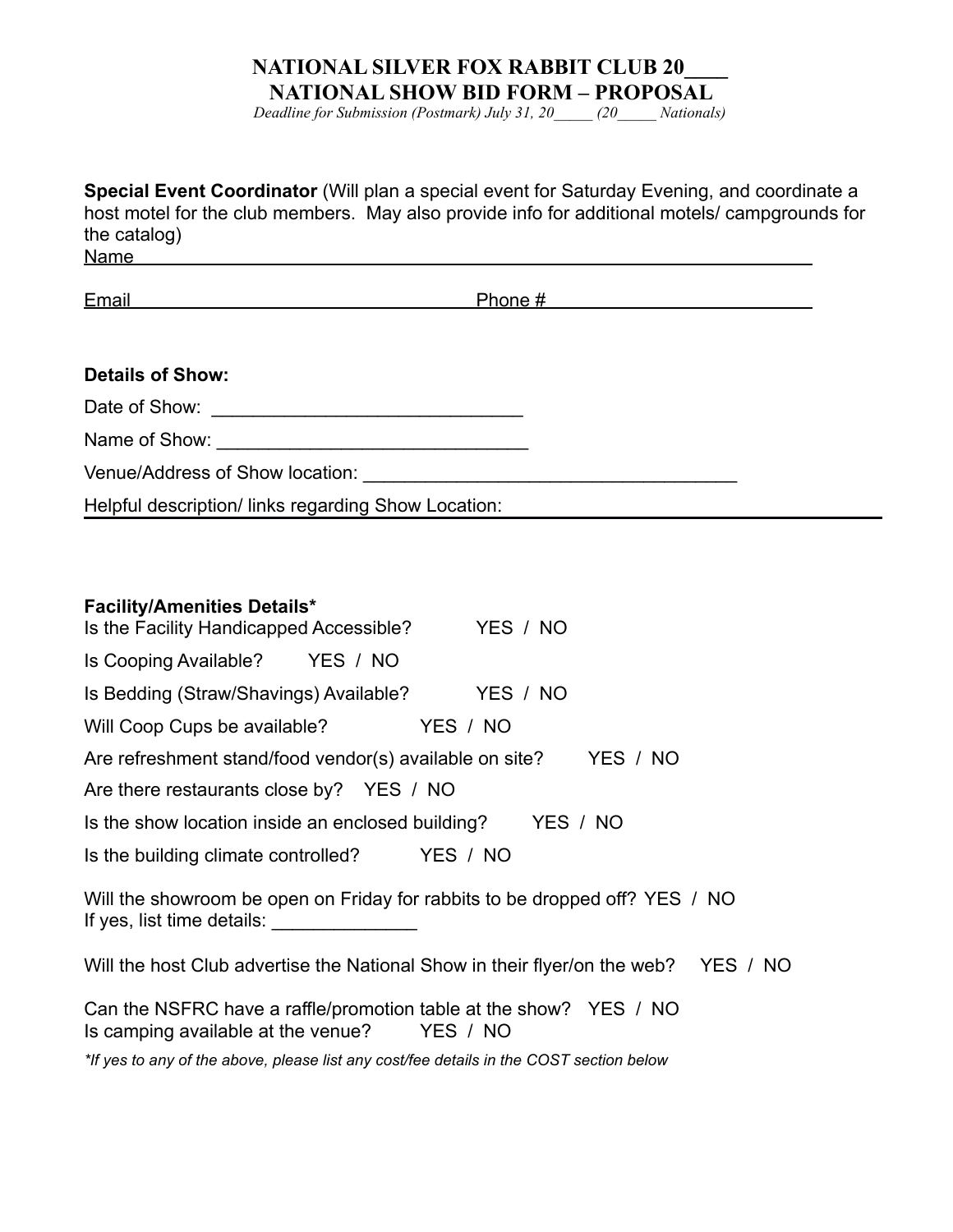*Deadline for Submission (Postmark) July 31, 20\_\_\_\_\_ (20\_\_\_\_\_ Nationals)*

# **Summary of Shows scheduled by the Host Club:**

| How many Open/Youth/Specialty/Natls Shows on Sat: ______________________________                |  |                               |                          |  |  |  |
|-------------------------------------------------------------------------------------------------|--|-------------------------------|--------------------------|--|--|--|
| How many Open/Youth/Specialty/Natls Shows on Sun:                                               |  |                               |                          |  |  |  |
| Are there any Shows/Events scheduled for Friday/Mon:                                            |  | YES / NO (If yes please list) |                          |  |  |  |
| Will the Open/Youth Shows be sanctioned with NSFRC?                                             |  | YES / NO                      |                          |  |  |  |
|                                                                                                 |  |                               |                          |  |  |  |
| Are your Club's shows pre-entry or day of show entry?                                           |  |                               | PRE-ENTRY / DAY OF ENTRY |  |  |  |
| Please list the breeds sanctioned for the Open and Youth Shows:                                 |  |                               |                          |  |  |  |
|                                                                                                 |  |                               |                          |  |  |  |
|                                                                                                 |  |                               |                          |  |  |  |
|                                                                                                 |  |                               |                          |  |  |  |
| List other National/Specialty shows currently scheduled and judges reserved:                    |  |                               |                          |  |  |  |
|                                                                                                 |  |                               |                          |  |  |  |
|                                                                                                 |  |                               |                          |  |  |  |
|                                                                                                 |  |                               |                          |  |  |  |
|                                                                                                 |  |                               |                          |  |  |  |
|                                                                                                 |  |                               |                          |  |  |  |
| Will the Nationals show be held in place of one of the Host Club's regular shows that day or in |  |                               |                          |  |  |  |
| addition to it?                                                                                 |  |                               |                          |  |  |  |
|                                                                                                 |  |                               |                          |  |  |  |
| <b>NSFRC Sponsored Specialty Show:</b>                                                          |  |                               |                          |  |  |  |
| Can NSFRC hold a Specialty Show? If so what day? YES / NO                                       |  |                               |                          |  |  |  |
| Will the Specialty show be held in place of one of the Host Club's regular shows that day or    |  |                               |                          |  |  |  |
| in addition to it?                                                                              |  |                               |                          |  |  |  |
|                                                                                                 |  |                               |                          |  |  |  |

As Bid submitter are you (and your team) willing to coordinate an NSFRC Sponsored Specialty Show in addition to the Nationals? YES / NO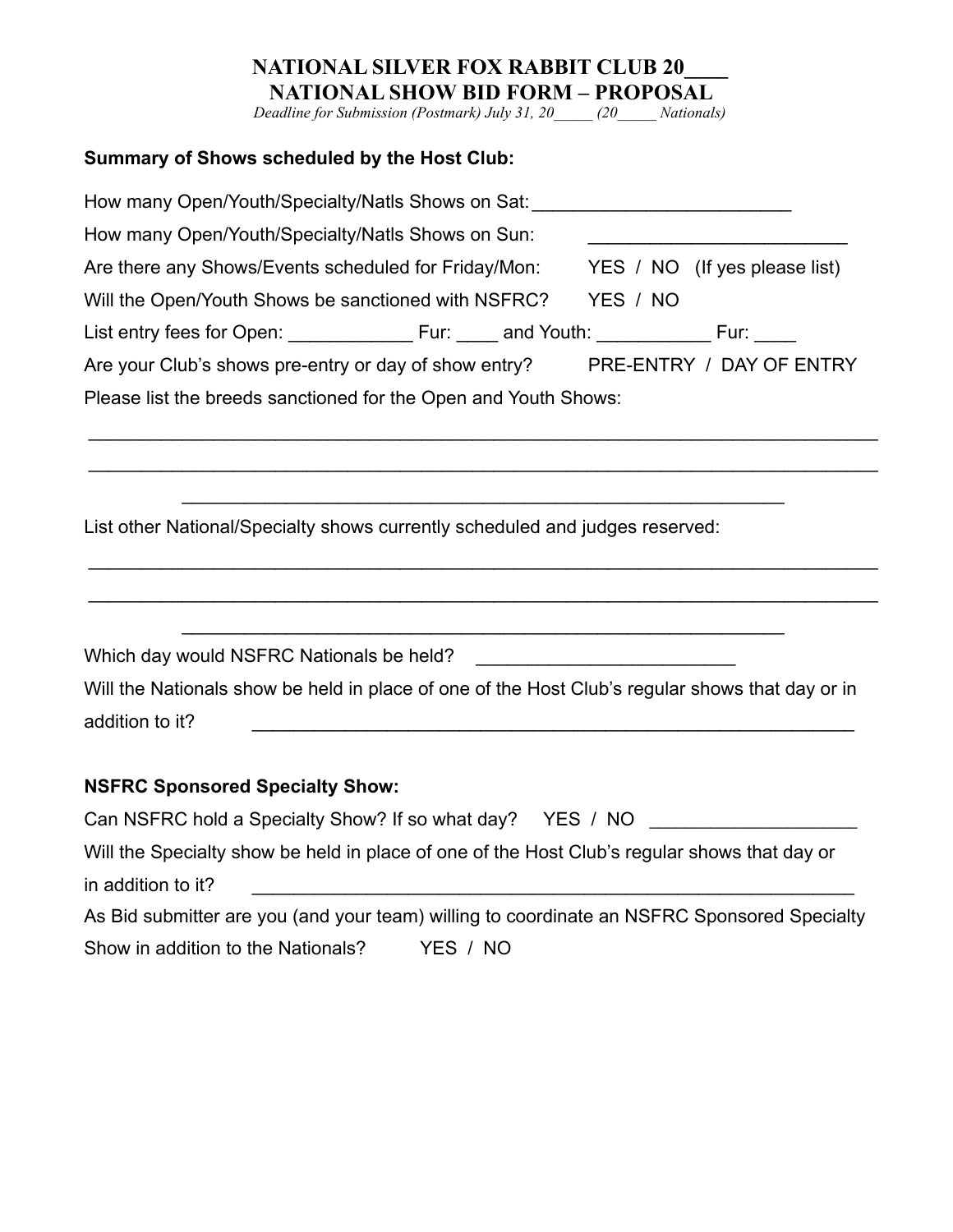*Deadline for Submission (Postmark) July 31, 20\_\_\_\_\_ (20\_\_\_\_\_ Nationals)*

## **Judges… (Nationals &/or Specialty**

Can the NSFRC choose the Judge for their show? YES / NO

Please provide an attached list of Judges contracted for this show and available for NSFRC to choose from. Please note that final decision for Nationals Judge will be determined by the NSFRC Board of Directors. Please include a list of individual fees if judges fees for judging are not proposed at a flat rate.

#### **Duties:**

Who will send/pay for sanctions? NSFRC/ Host Club / other:

Who will generate/mail show reports? NSFRC/ Host Club / other:

Who will collect entry fees? NSFRC/ Host Club / other:

 $\mathcal{L}_\text{max}$  , where  $\mathcal{L}_\text{max}$  and  $\mathcal{L}_\text{max}$  and  $\mathcal{L}_\text{max}$ 

\_\_\_\_\_\_\_\_\_\_\_\_\_\_\_\_\_\_\_\_\_\_\_\_\_\_\_\_\_\_\_\_\_\_\_

\_\_\_\_\_\_\_\_\_\_\_\_\_\_\_\_\_\_\_\_\_\_\_\_\_\_\_\_\_\_\_\_\_\_\_

 $\_$ 

 $\_$ 

 $\mathcal{L}_\text{max}$  , where  $\mathcal{L}_\text{max}$  is the set of the set of the set of the set of the set of the set of the set of the set of the set of the set of the set of the set of the set of the set of the set of the set of the se

 $\mathcal{L}_\text{max}$  , where  $\mathcal{L}_\text{max}$  is the set of the set of the set of the set of the set of the set of the set of the set of the set of the set of the set of the set of the set of the set of the set of the set of the se

Who will purchase trophy/awards\*\*? NSFRC/ Host Club / other:

Who will pay for the Judge? NSFRC/ Host Club / other:

Who will decide NSFRC Nationals Entry Fees? NSFRC/ Host Club / other:

Who will set NSFRC Specialty Entry Fees? NSFRC/ Host Club / other:

<sup>\*\*</sup>Awards/budget subject to approval by NSFRC Board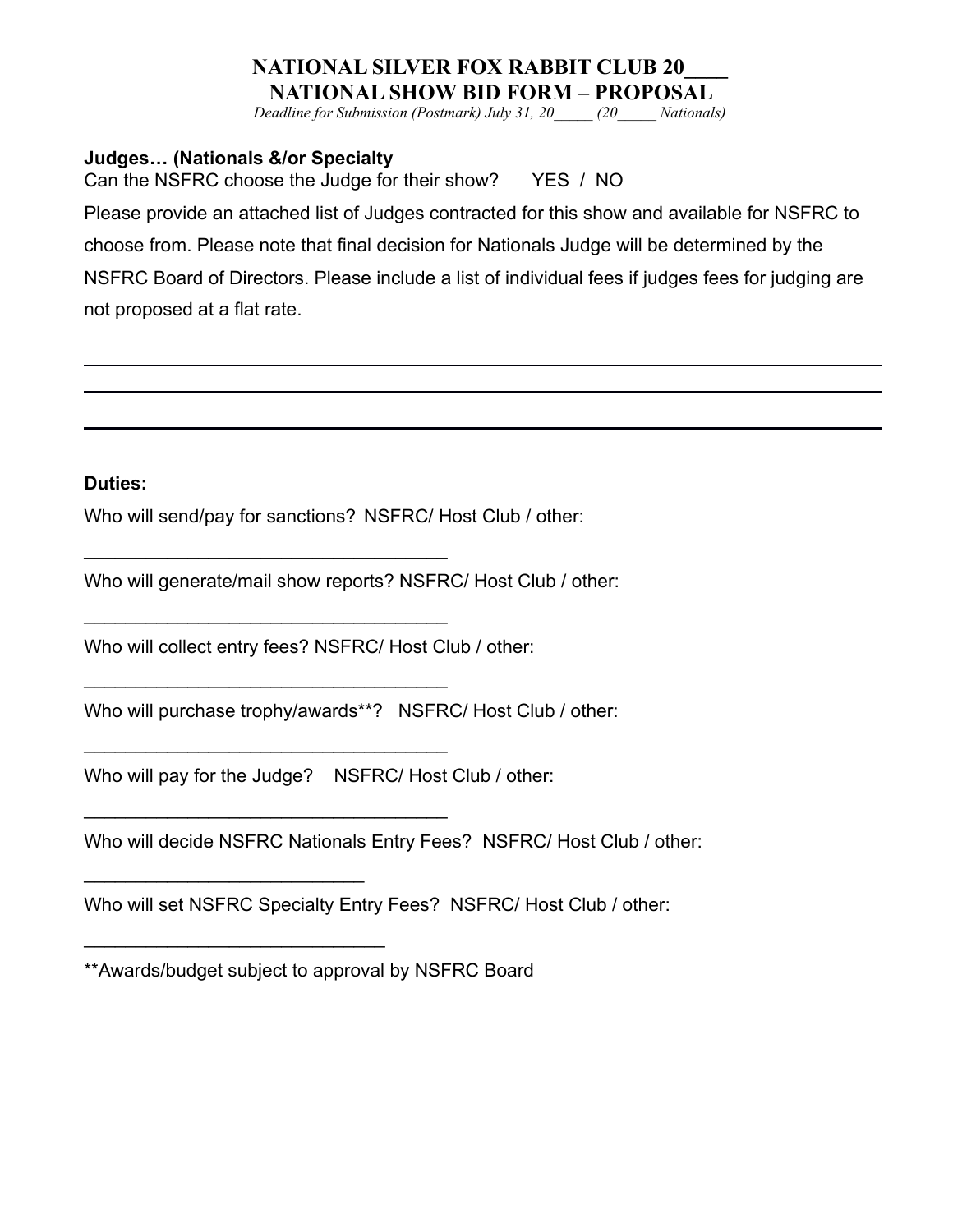*Deadline for Submission (Postmark) July 31, 20\_\_\_\_\_ (20\_\_\_\_\_ Nationals)*

## **Cost:**

| Is there a fee per rabbit for cooping? YES / NO If "yes" list \$                                                          |
|---------------------------------------------------------------------------------------------------------------------------|
| Is there a fee per rabbit charged by the Host Club? YES / NO If "yes" list \$                                             |
| Cost of Booth space: \$______________ list what this includes: __________________                                         |
| Cost for Show Reports: \$______________ list what this includes: ________________                                         |
| Cost for Awards: \$______________________list what this includes: _______________                                         |
| Cost of Judge: (includes judging, transportation &/or hotel fees if applicable):                                          |
| o Flat rate per rabbit: \$                                                                                                |
| ○ _ Fees will vary depending on Judge chosen (see list of Judges provided)                                                |
| List Base Judge Cost (ie 1/2 Judges expenses per day) __________________________                                          |
|                                                                                                                           |
| Proposed Entry Fees if applicable: (Specify Open/Youth/Fur/Meat Classes)                                                  |
| Is there a fee per PARKING? YES / NO If "yes" list \$                                                                     |
| List any additional costs/fees not included above:                                                                        |
|                                                                                                                           |
|                                                                                                                           |
|                                                                                                                           |
| <b>Transportation/Lodging and Additional Information:</b>                                                                 |
| Is Camping available at the venue? YES /NO List rate: \$                                                                  |
| Available Lodging Nearby - Motels/Hotels/B&B/Campgrounds etc.<br>(Please include contact information and rates if known.) |
|                                                                                                                           |
|                                                                                                                           |
|                                                                                                                           |
|                                                                                                                           |
| Please provide a list of local restaurants where a small gathering could be held. (Less than 20<br>people.)               |

Closest Airport to show - List location (City/State) and approximate distance:

\_\_\_\_\_\_\_\_\_\_\_\_\_\_\_\_\_\_\_\_\_\_\_\_\_\_\_\_\_\_\_\_\_\_\_\_\_\_\_\_\_\_\_\_\_\_\_\_\_\_\_\_\_\_\_\_\_\_\_\_\_\_\_\_\_\_\_\_\_\_\_\_\_\_\_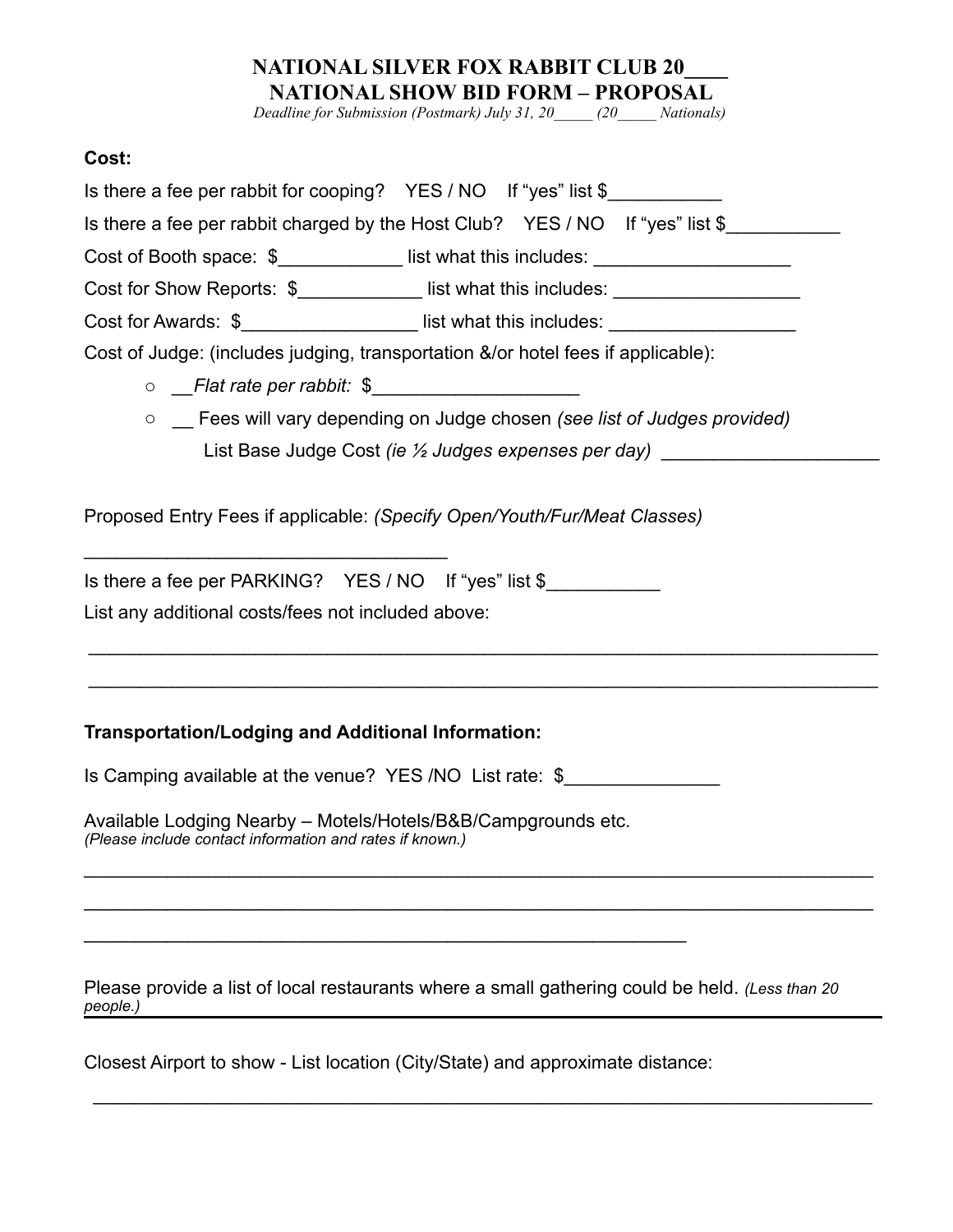*Deadline for Submission (Postmark) July 31, 20\_\_\_\_\_ (20\_\_\_\_\_ Nationals)*

Any other helpful information/links you would like to list?

Please attach a map of the location of the showroom AND directions from major highways.

If your bid is not chosen this year, are you and the Host Club willing to apply this bid toward the following year's National Bid. *(if YES – Bid will only be held on file & submitted for the following year)* YES / NO

#### **NOTES and COMMENTS:**

List the primary contact person for this show who is authorized to answer any questions or address issues prior to and after accepted

|        | Name:                                                                                                                  |  |
|--------|------------------------------------------------------------------------------------------------------------------------|--|
|        |                                                                                                                        |  |
|        |                                                                                                                        |  |
| Phone: | <u> 1980 - Jan Stein Harry Harry Harry Harry Harry Harry Harry Harry Harry Harry Harry Harry Harry Harry Harry Har</u> |  |
| Email  |                                                                                                                        |  |
|        |                                                                                                                        |  |
|        | Address:                                                                                                               |  |
|        |                                                                                                                        |  |
|        |                                                                                                                        |  |
|        | City, State, Zip:                                                                                                      |  |
|        |                                                                                                                        |  |

Mail to: National Silver Fox Rabbit Club P.O. Box 287, New Bremen, OH. 45869. Email: nsfrc.sec@gmail.com